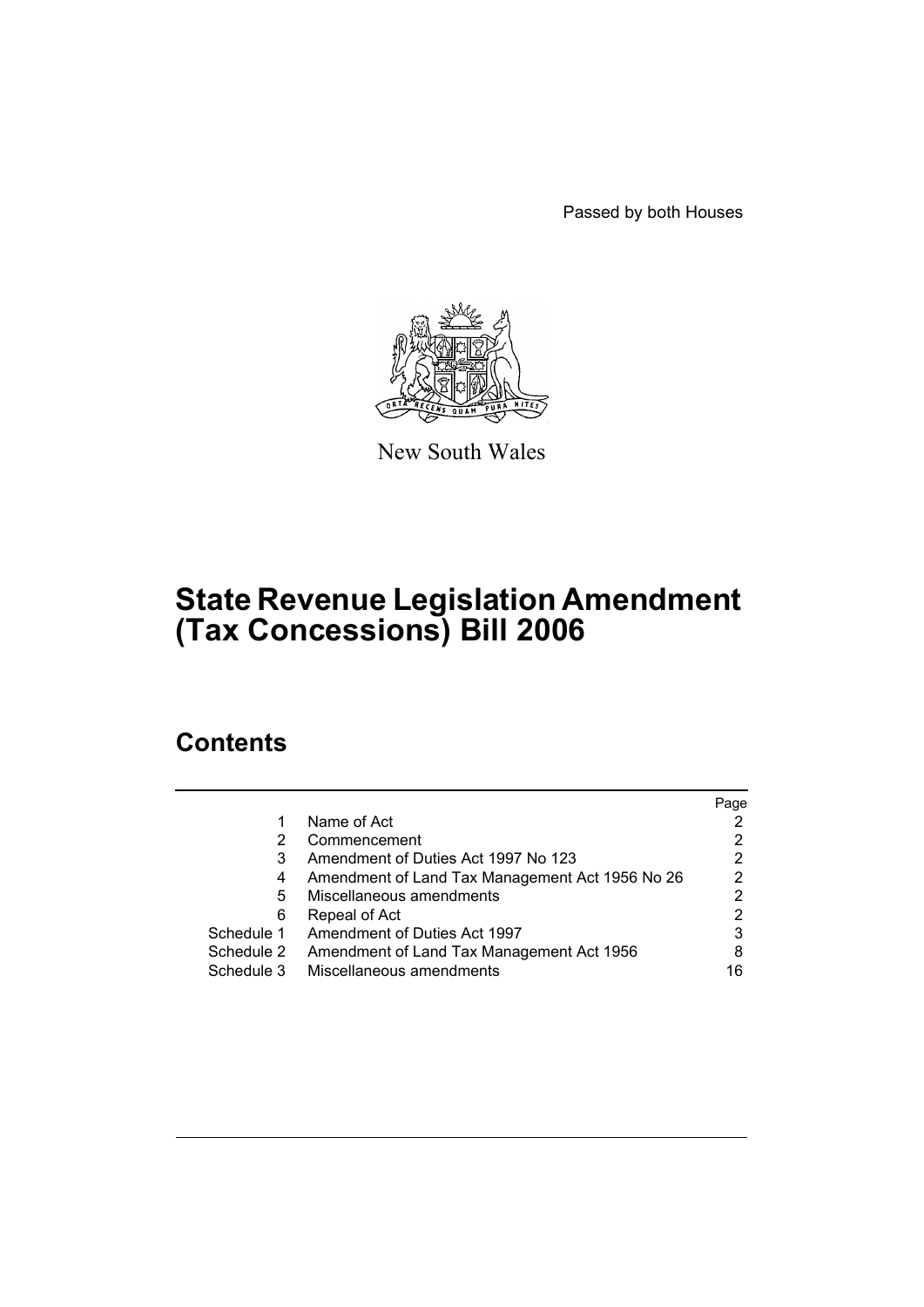*I certify that this PUBLIC BILL, which originated in the LEGISLATIVE ASSEMBLY, has finally passed the LEGISLATIVE COUNCIL and the LEGISLATIVE ASSEMBLY of NEW SOUTH WALES.*

> *Clerk of the Legislative Assembly. Legislative Assembly, Sydney, , 2006*



New South Wales

# **State Revenue Legislation Amendment (Tax Concessions) Bill 2006**

Act No , 2006

An Act to make miscellaneous amendments to various Acts in connection with State revenue matters.

*I have examined this Bill, and find it to correspond in all respects with the Bill as finally passed by both Houses.*

*Chairman of Committees of the Legislative Assembly.*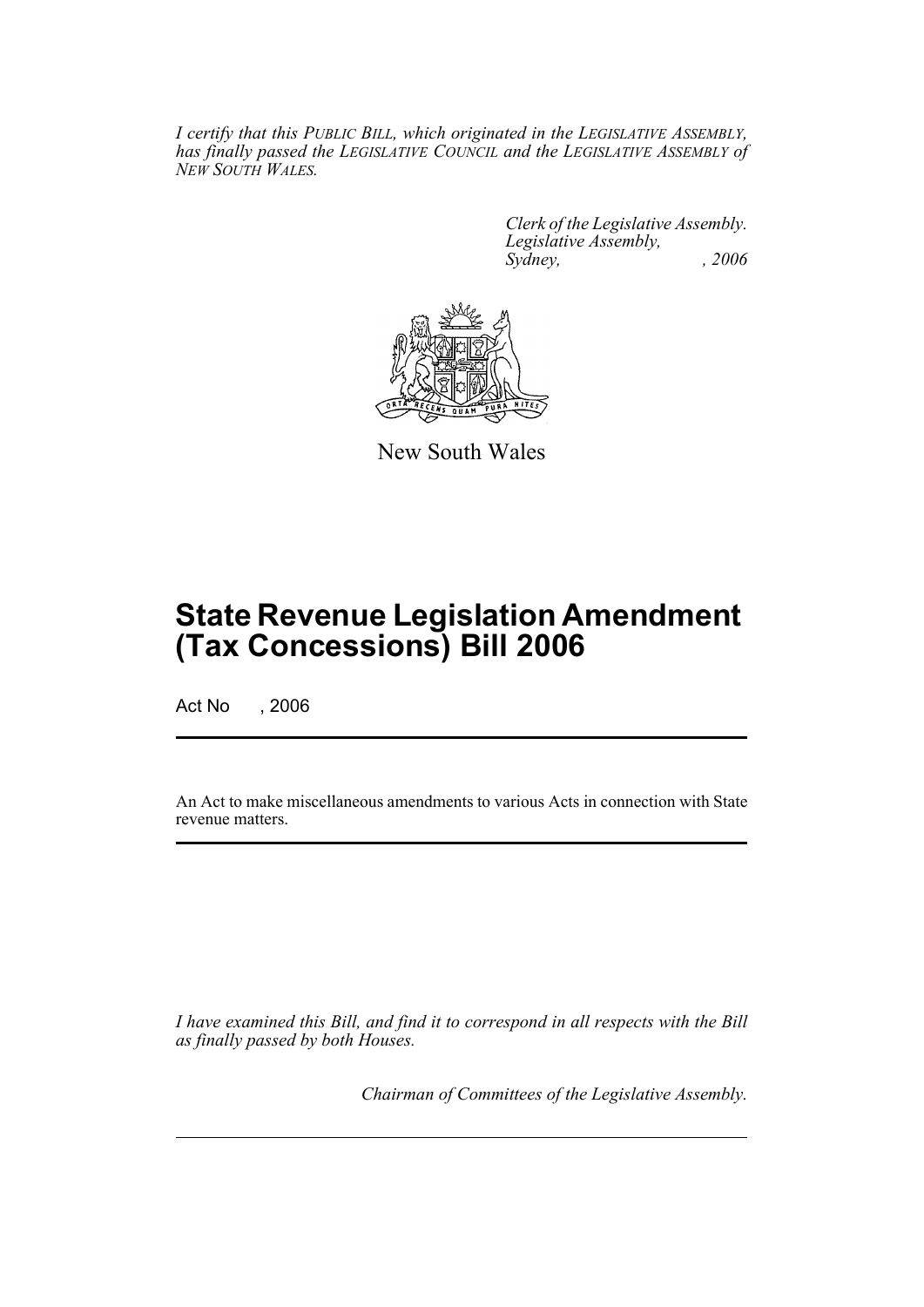## **The Legislature of New South Wales enacts:**

# **1 Name of Act**

This Act is the *State Revenue Legislation Amendment (Tax Concessions) Act 2006*.

## **2 Commencement**

- (1) This Act commences on the date of assent to this Act, except as provided by subsection (2).
- (2) The following provisions commence, or are taken to have commenced, on the dates indicated:

Schedule 1 [5]—29 June 2006

Schedule 1 [20]—6 June 2006

Schedule 2 [4]–[8] and Schedule 3.2 and 3.3—31 December 2006 Schedule 3.1—1 September 2006

# **3 Amendment of Duties Act 1997 No 123**

The *Duties Act 1997* is amended as set out in Schedule 1.

# **4 Amendment of Land Tax Management Act 1956 No 26**

The *Land Tax Management Act 1956* is amended as set out in Schedule 2.

#### **5 Miscellaneous amendments**

The Acts specified in Schedule 3 are amended as set out in that Schedule.

# **6 Repeal of Act**

- (1) This Act is repealed on the day following the day on which all the provisions of this Act have commenced.
- (2) The repeal of this Act does not, because of the operation of section 30 of the *Interpretation Act 1987*, affect any amendment made by this Act.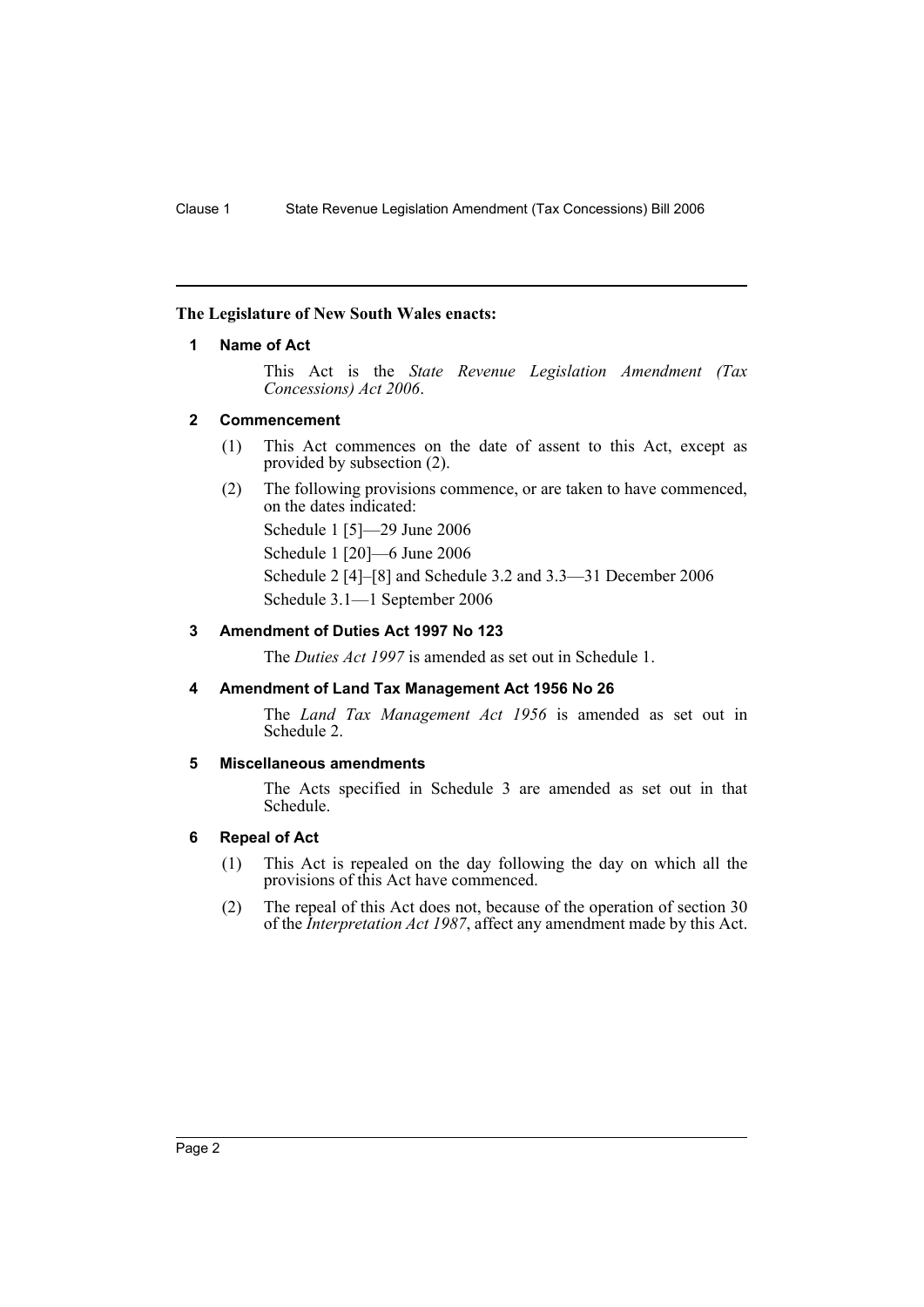Amendment of Duties Act 1997 November 2008 and the Schedule 1

# **Schedule 1 Amendment of Duties Act 1997**

(Section 3)

## **[1] Section 25 Aggregation of dutiable transactions**

Insert after section 25 (1) (a):

(ab) the transferor is the same or the transferors are associated persons, and

#### **[2] Section 25 (2)**

Omit the subsection. Insert instead:

- (2) Dutiable transactions are not to be aggregated under this section if the Chief Commissioner is satisfied that:
	- (a) the dutiable property to which the transactions relate are comprised of separate allotments of vacant land, and
	- (b) the transferee is a person authorised to contract to do residential building work under the *Home Building Act 1989*, and
	- (c) the transferee intends to construct residential premises on the allotments for the purposes of sale to the public.

# **[3] Section 25 (8)**

Insert after section 25 (7):

(8) In this section:

*vacant land* includes land that the Chief Commissioner considers is substantially vacant apart from there being on that land the remnant of any building, or any other object or structure, that the Chief Commissioner is satisfied has been preserved because of its heritage significance.

#### **[4] Section 59 Instrument relating to managed investment scheme**

Insert "effects or evidences a dutiable transaction and which" after "an instrument that" in section 59 $(1)$  $(a)$ .

#### **[5] Section 65 Exemptions from duty**

Omit "aged 65 years" from section 65 (15) (b). Insert instead "aged 60 years".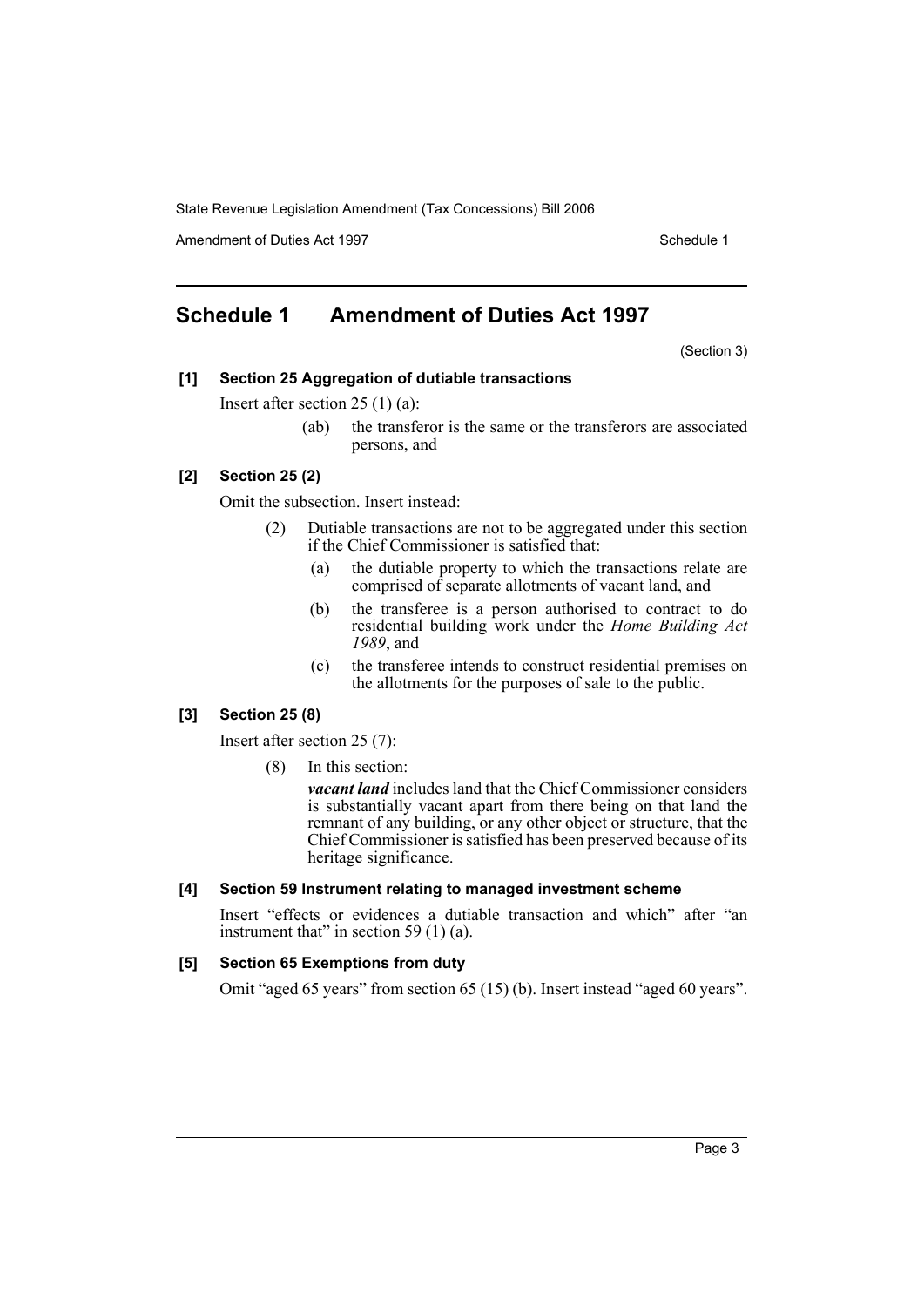Schedule 1 Amendment of Duties Act 1997

# **[6] Section 106 Definitions**

Omit the definition of *call option*. Insert instead:

*call option* means a right to require a person to sell dutiable property that is conferred by an agreement or arrangement (being an agreement or arrangement that is not a dutiable transaction).

# **[7] Section 106, definition of "put option"**

Insert "(being an agreement or arrangement that is not a dutiable transaction)" after "arrangement".

## **[8] Section 107 Assignment of rights under call option dutiable as transfer**

Omit "to purchase dutiable property from another person (*B*)" from section 107 (1).

Insert instead "to require another person (*B*) to sell dutiable property".

# **[9] Section 107 (2)**

Omit "right under a call option to purchase dutiable property from B and a call option to purchase the dutiable property from B is granted to C".

Insert instead "right under a call option to require B to sell dutiable property and a call option to require B to sell the dutiable property is granted to  $\tilde{C}$ .

# **[10] Section 108 Person liable to pay duty**

Omit "to purchase dutiable property" from section 108 (1).

Insert instead "to require another person to sell dutiable property".

#### **[11] Section 108, note**

Omit "to purchase land from B". Insert instead "to require B to sell land".

# **[12] Section 111 Exemptions**

Insert at the end of section 111 $(1)$  $(b)$  $(ii)$ :

, or

- (c) the dutiable property the subject of the call option is land and the call option is assigned by a person authorised to contract to do residential building work under the *Home Building Act 1989* who:
	- (i) has built or is building residential premises on the land for the purposes of sale, or
	- (ii) has an agreement with the person to whom the call option is assigned to build residential premises on the land, or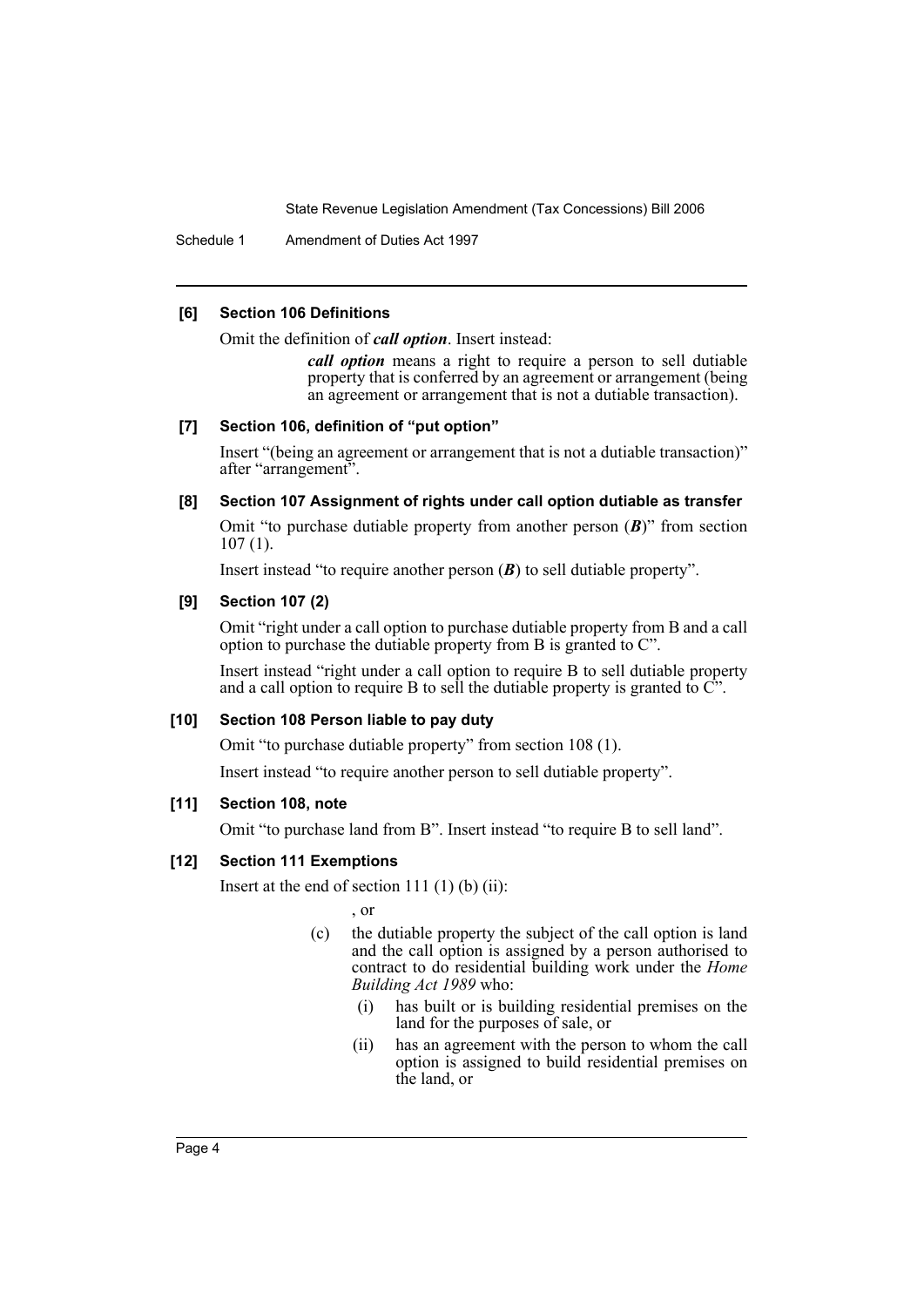Amendment of Duties Act 1997 New York 1997 New York 1997 New York 1997

(d) the call option is assigned by a corporation that is a member of a group of corporations to another corporation that is a member of the same group.

#### **[13] Section 111 (2A) and (2B)**

Insert after section 111 (2):

- (2A) For the purposes of this section, corporations are members of the same *group of corporations* if:
	- (a) one corporation is a wholly owned subsidiary of the other corporation (that is, the other corporation holds, otherwise than as trustee, not less than 90% of the issued share capital of the first corporation and is in a position to control not less than 50% of the maximum number of votes that might be cast at a general meeting of the first corporation), or
	- (b) the corporations are wholly owned subsidiaries (within the meaning of paragraph (a)) of the same corporation.
- (2B) If a corporation that is a wholly owned subsidiary (within the meaning of subsection (2A) (a)) of another corporation (the *parent corporation*) holds shares, otherwise than as trustee, in a third corporation, then, for the purposes of determining whether the parent corporation and the third corporation are members of the same group of corporations, the shares held by the wholly owned subsidiary in the third corporation are taken also to be shares held by the parent corporation in the third corporation.

**Note.** The effect of subsection (2B) is that the third corporation will be considered to be a wholly owned subsidiary of the parent corporation if the shareholdings of the parent corporation in the third corporation (if any) together with the shareholdings of any wholly owned subsidiary in the third corporation are sufficient to satisfy subsection (2A) (a).

#### **[14] Section 163G How may an interest be "acquired"?**

Insert after section 163G (2):

- (2A) If the acquisition arises from an agreement to purchase, allot or issue a unit or share, the acquisition is made, for the purposes of this Part, when the agreement is completed. It does not matter whether or not the acquisition or interest acquired is registered.
- (2B) For the purposes of subsection (2A), an agreement is taken to be completed when the necessary transfer or title documents are delivered to the person acquiring the interest and the purchase price is paid in full.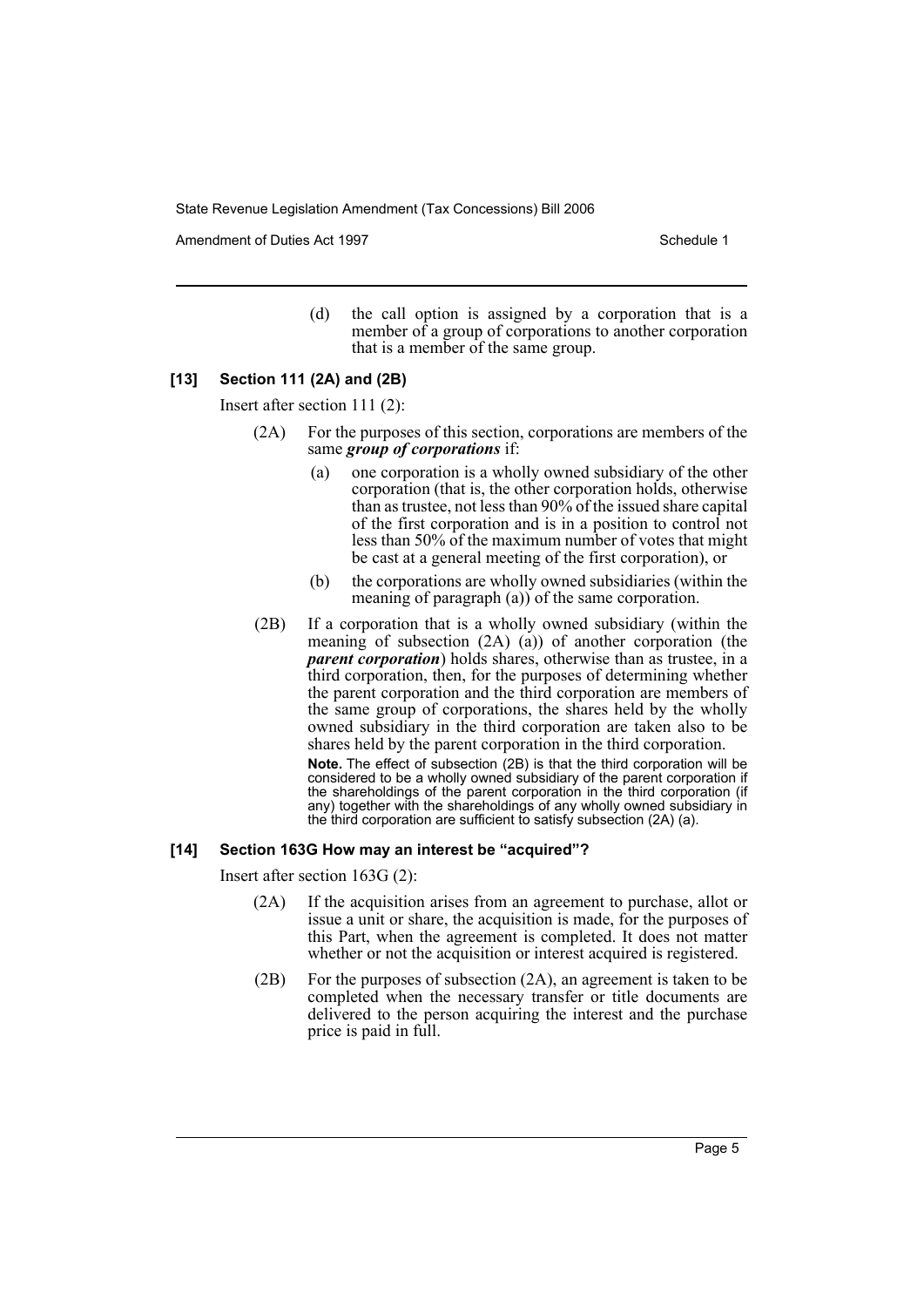Schedule 1 Amendment of Duties Act 1997

#### **[15] Section 163L Primary producers—special provisions**

Omit "(within the meaning of section 274)" from section 163L (4).

Insert instead "or land that would be considered to be land used for primary production if it were land in New South Wales".

#### **[16] Section 163ZB Exempt transactions**

Omit the definition of *land used for primary production* from section 163ZB (7).

#### **[17] Section 274 Transfer of certain business property between family members**

Omit "or aquaculture" wherever occurring in section 274 (1).

#### **[18] Section 274 (6), definition of "ancestor"**

Omit paragraph (b). Insert instead:

(b) a spouse, former spouse, de facto partner or former de facto partner of a person referred to in paragraph (a).

# **[19] Section 274 (6), definition of "land used for aquaculture"**

Omit the definition.

# **[20] Section 284B**

Insert after section 284A:

# **284B Restructuring of unit trust for land tax purposes**

- (1) Duty under this Act is not chargeable in respect of an instrument executed on or after 6 June 2006 and before 1 January 2008 that effects a variation to a trust deed for a unit trust (within the meaning of Schedule 1AA to the *Land Tax Management Act 1956*) if:
	- (a) before the instrument is executed, unit holders in the unit trust have fixed entitlements under the trust, and
	- (b) the purpose of the variation is to enable the unit trust to satisfy the relevant criteria (within the meaning of section 3A of the *Land Tax Management Act 1956*) and, accordingly, to be treated as a fixed trust under that section, and
	- (c) the variation does not directly or indirectly result in a change in the proportion of any income or capital to which a unit holder is entitled under the trust.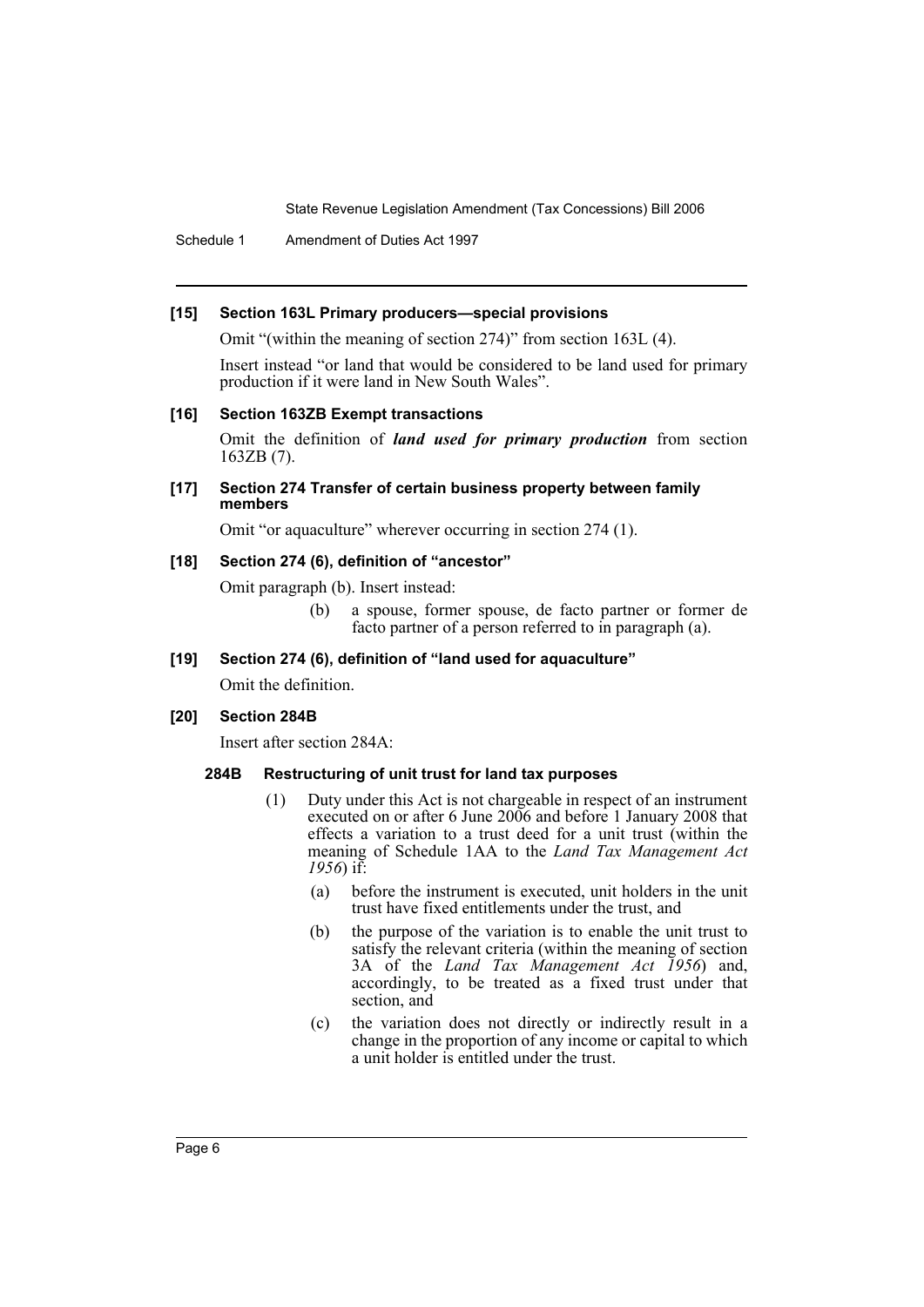Amendment of Duties Act 1997 New York 1997 New York 1997 New York 1997

- (2) Unit holders in a unit trust have *fixed entitlements* under the trust if:
	- (a) the unit holders are entitled to a fixed proportion of the income or capital distributions of the trust (if any are made) based on the number or class of units owned by them, and
	- (b) the entitlements referred to in paragraph (a) cannot be removed, restricted or otherwise affected by the exercise of a discretion, or by a failure to exercise a discretion, conferred on any person under the trust.

#### **[21] Schedule 1 Savings, transitional and other provisions**

Insert at the end of clause 1 (1):

*State Revenue Legislation Amendment (Tax Concessions) Act 2006*

# **[22] Schedule 1, Part 25**

Insert after Part 24:

# **Part 25 Provisions consequent on enactment of State Revenue Legislation Amendment (Tax Concessions) Act 2006**

#### **63 Transactions involving put and call options**

The amendments made to Part 2 of Chapter 3 by the *State Revenue Legislation Amendment (Tax Concessions) Act 2006* do not operate to impose duty on a call option assignment (within the meaning of that Part) that would not, immediately before the commencement of those amendments, have been chargeable with duty if the call option or put option to which the assignment relates was granted before the commencement of those amendments.

# **[23] Dictionary**

Omit the definition of *land used for primary production*. Insert instead:

*land used for primary production* means land that is exempt from land tax under section 10AA (Exemption for land used for primary production) of the *Land Tax Management Act 1956*.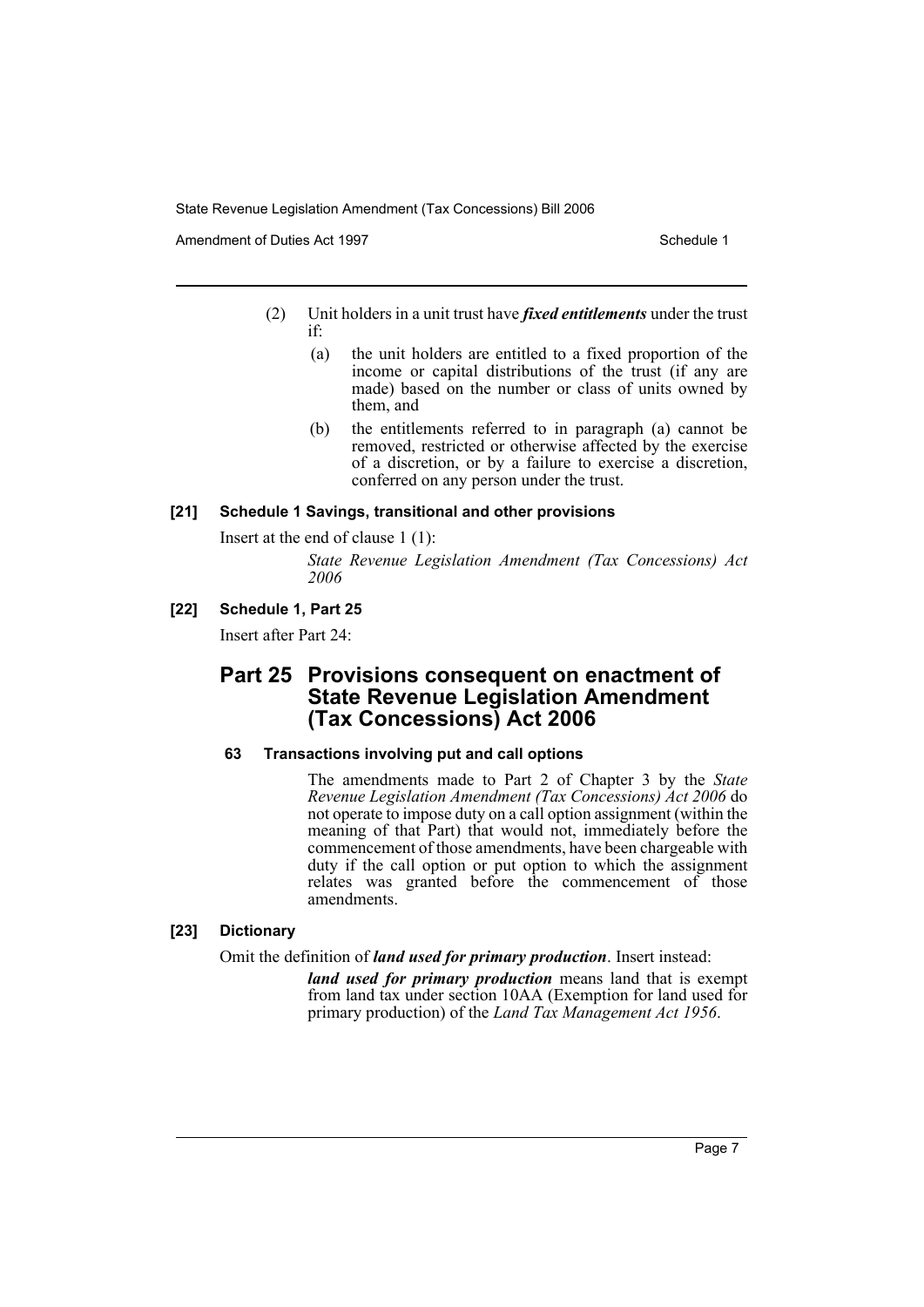Schedule 2 Amendment of Land Tax Management Act 1956

# **Schedule 2 Amendment of Land Tax Management Act 1956**

(Section 4)

#### **[1] Section 3A Special trust—meaning**

Omit section 3A (2). Insert instead:

(2) For the purposes of this section, a trust is a *fixed trust* if the equitable estate in all of the land that is the subject of the trust is owned by a person or persons who are owners of the land for land tax purposes (disregarding section 25 (3)).

#### **[2] Section 3A (3A) and (3B)**

Insert after section 3A (3):

(3A) If a trust satisfies the relevant criteria, the persons who are beneficiaries of the trust under the trust deed are taken to be owners of an equitable estate in the land that is the subject of the trust and, accordingly, the trust is taken to be a fixed trust.

> **Note.** Under section 25, owners of an equitable estate or interest in land are liable in respect of land tax as if they were legal owners of the land. Owners of an equitable estate in land are treated as secondary taxpayers.

- (3B) For the purposes of this section, the *relevant criteria* are as follows:
	- (a) the trust deed specifically provides that the beneficiaries of the trust:
		- (i) are presently entitled to the income of the trust, subject only to payment of proper expenses by and of the trustee relating to the administration of the trust, and
		- (ii) are presently entitled to the capital of the trust, and may require the trustee to wind up the trust and distribute the trust property or the net proceeds of the trust property,
	- (b) the entitlements referred to in paragraph (a) cannot be removed, restricted or otherwise affected by the exercise of any discretion, or by a failure to exercise any discretion, conferred on a person by the trust deed.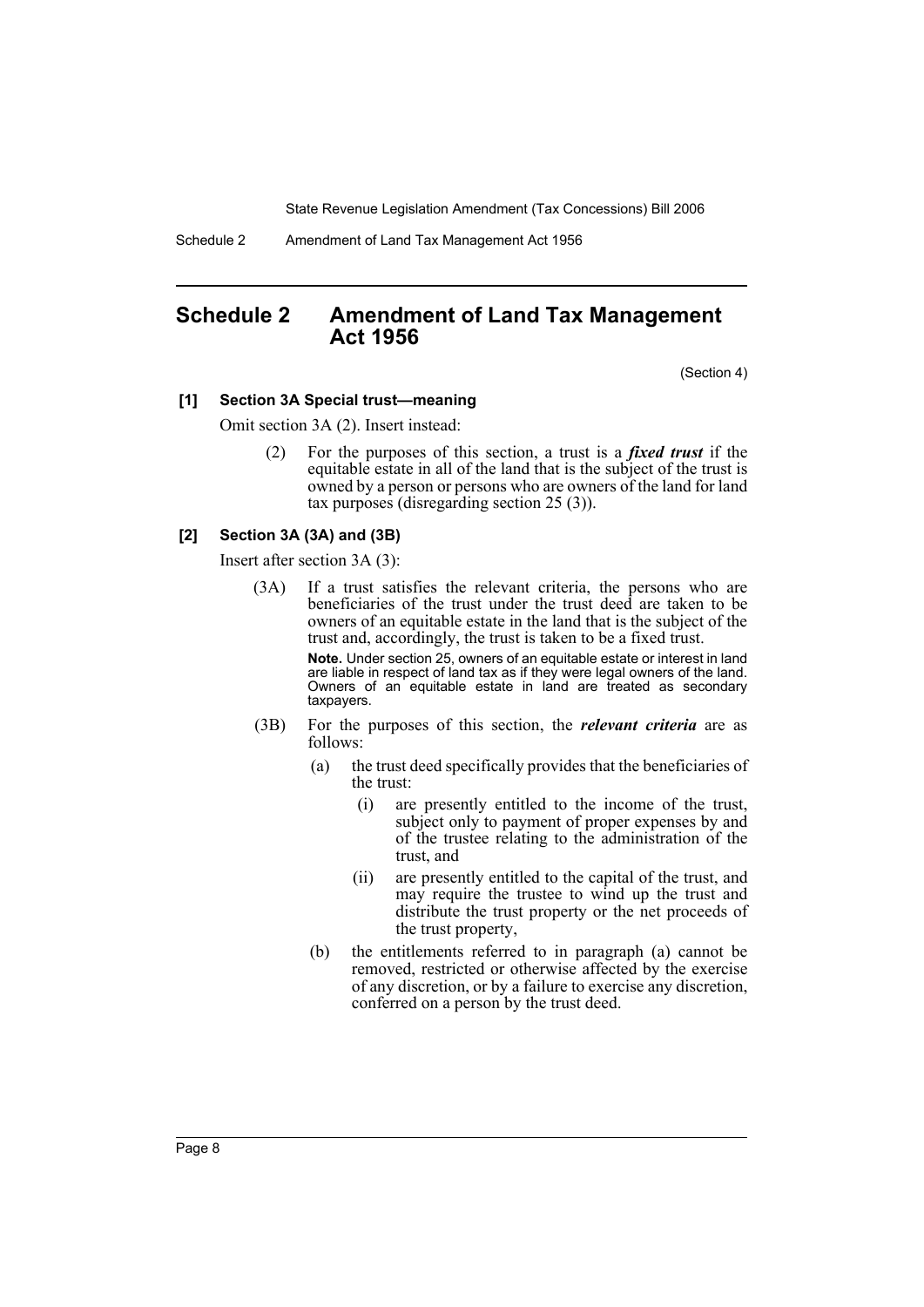Amendment of Land Tax Management Act 1956 Schedule 2

## **[3] Section 3A (4) (f)**

Insert at the end of section 3A (4) (e):

, or

- (f) in relation to any land tax year in which it is a family unit trust, as provided by Schedule 1AA.
- **[4] Section 9AA Average value of land (as inserted by the State Revenue and Other Legislation Amendment (Budget Measures) Act 2006)**

Omit section 9AA (3) (b).

## **[5] Section 9AA (5)**

Omit the subsection.

**[6] Section 9AA (9)**

Omit the subsection. Insert instead:

(9) The average value of a parcel of land that is heritage-protected, and that was not heritage-protected on 31 December immediately before either or both of the preceding land tax years, is to be determined as provided for by subsection (7) (as if the parcel did not exist on the date or dates of 31 December on which it was not heritage-protected).

## **[7] Section 9AA (12)**

Insert after section 9AA (11):

(12) For the purposes of this section, land is *heritage-protected* if it is either heritage restricted (within the meaning of section 14G of the *Valuation of Land Act 1916*) or the subject of a heritage valuation under Division 6 of Part 6 of the *Heritage Act 1977*, or both.

## **[8] Section 21C Liability of lessees of land owned by Crown or council**

Omit section 21C (4)–(4BA), as inserted by the *State Revenue and Other Legislation Amendment (Budget Measures) Act 2006*.

Insert instead:

(4) For the purposes of determining the lessee's land tax liability when the notional parcel consists of a part of land, the land value of the notional parcel is the land value of the entire parcel multiplied by the apportionment factor.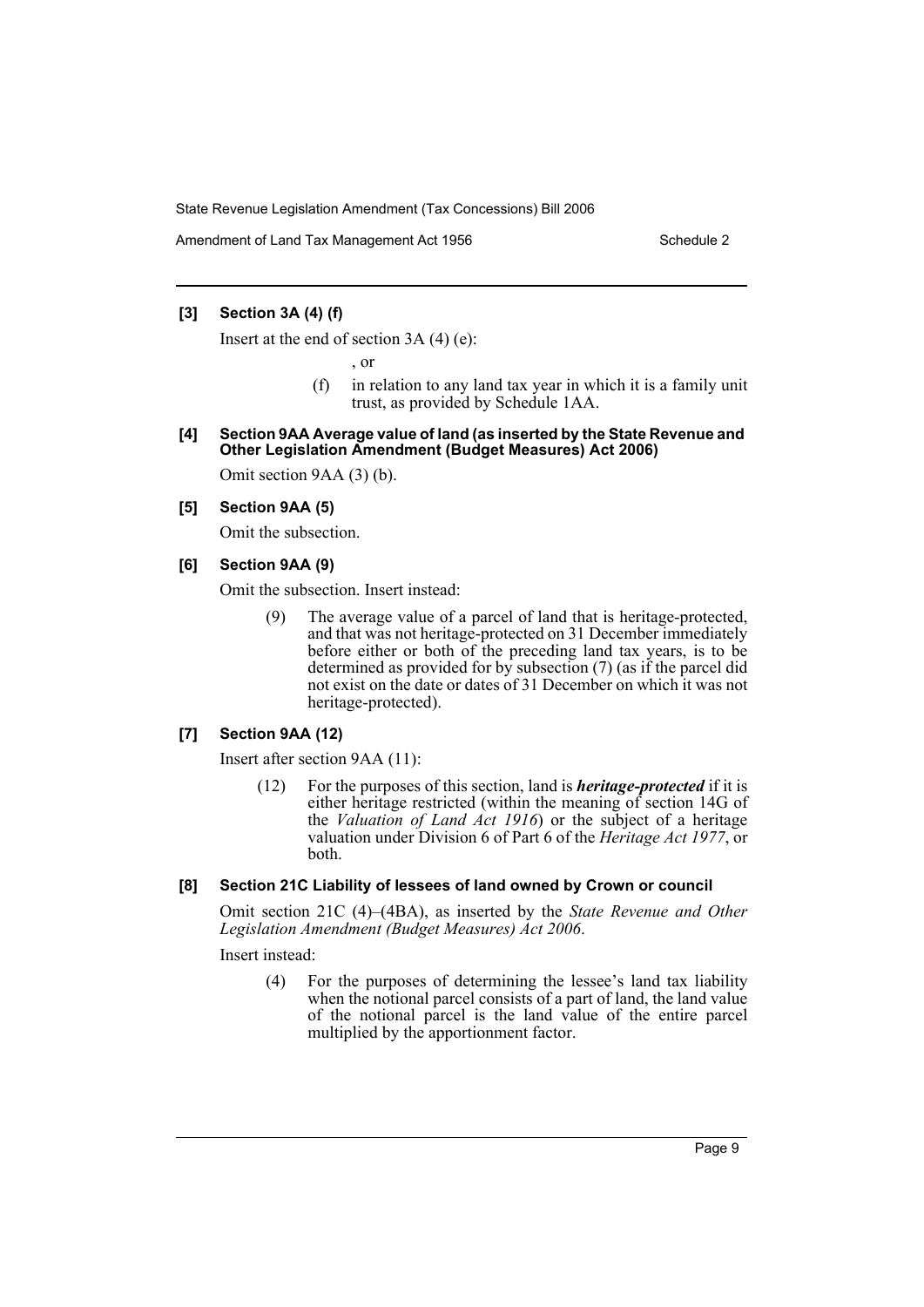- (4A) For the purposes of this section, the *apportionment factor* is the proportion that the rental value of the notional parcel bears to the rental value of the entire parcel.
- (4B) The Chief Commissioner may request the Valuer-General to determine the land value of the notional parcel.
- (4BA) If a request is made under subsection (4B):
	- (a) the Valuer-General must determine the land value of the notional parcel, and
	- (b) the land value so determined is, subject to subsection (4C), the value of the notional parcel for land tax purposes, and is to be entered in the Register accordingly.
- (4BB) For the purpose of determining the average value of the notional parcel under section 9AA, if the notional parcel was not leased on 31 December immediately before either or both of the preceding land tax years (within the meaning of section  $9AA(1)$ ), the average value of the notional parcel is to be determined as provided for by section  $9AA(7)$  (as if the notional parcel did not exist on the date or dates of 31 December on which it was not leased).

### **[9] Section 27 Joint owners**

Insert after section 27 (4): **Note.** See also Schedule 1AA in relation to family unit trusts.

# **[10] Schedule 1AA**

Insert after section 83:

# **Schedule 1AA Family unit trusts—special provisions**

(Section 3A (4) (f))

#### **1 Unit trust—meaning**

In this Schedule:

*unit trust* means a trust in respect of which the beneficiaries of the trust are owners of units in the trust and each unit holder, or each unit holder of a particular class:

(a) is entitled, as a beneficiary of the trust, to participate in any income or capital distributions (or both) of the trust, and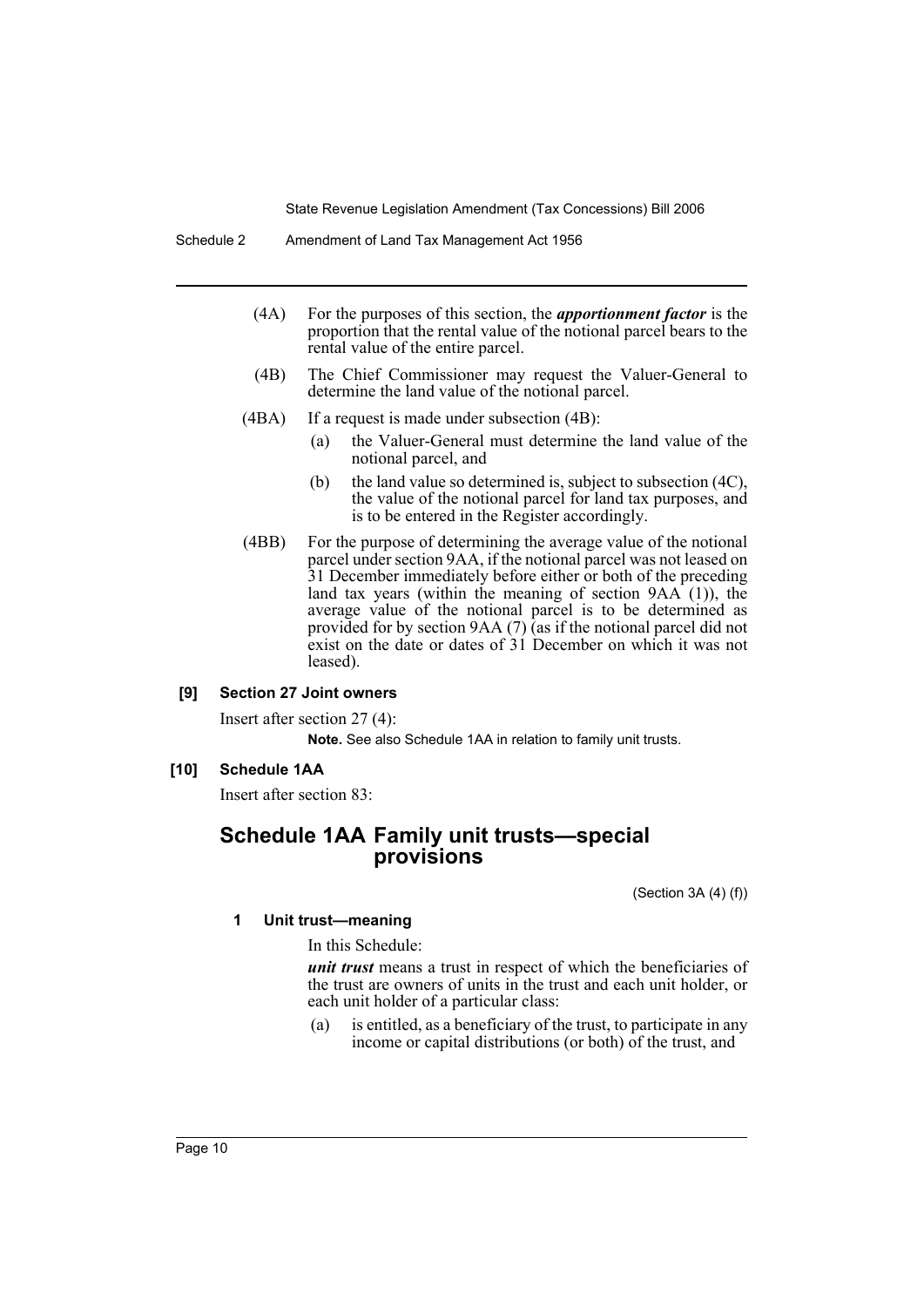Amendment of Land Tax Management Act 1956 Schedule 2

(b) the amount or proportion of any income or capital distribution to which the unit holder is entitled is based on the number or class of units owned by the person (or both).

#### **2 Family unit trust—special concession**

- (1) A unit trust is a *family unit trust* in relation to the land tax year commencing on 1 January 2006 if, at midnight on 31 December 2005:
	- (a) the trust property includes land (other than land that is exempt from taxation under this Act), and
	- (b) the taxable value of that land does not exceed \$1,000,000, and
	- (c) the unit holders in the unit trust have fixed entitlements under the trust, and
	- (d) the units in the unit trust are family-owned.
- (2) The unit trust continues to be a family unit trust in relation to each subsequent land tax year unless, before the commencement of that land tax year:
	- (a) the trust acquires additional land and, as a result of that acquisition, the taxable value of the land that is the subject of the trust (and that is not exempt from taxation) exceeds \$1,000,000 (with the taxable value of the land being the taxable value for the land tax year during which the acquisition was made), or
	- (b) the unit holders cease to have fixed entitlements under the trust, or
	- (c) the units in the unit trust cease to be family-owned.
- (3) If the unit trust ceases to be a family unit trust in relation to a subsequent land tax year, it cannot then become a family unit trust again (despite any changes in the land holdings or any other circumstances of the trust).
- (4) Unit holders in a unit trust have *fixed entitlements* under the trust if:
	- (a) the unit holders are entitled to a fixed proportion of the income or capital distributions of the trust (if any are made) based on the number or class of units owned by them, and
	- (b) the entitlements referred to in paragraph (a) cannot be removed, restricted or otherwise affected by the exercise of a discretion, or by a failure to exercise a discretion, conferred on any person under the trust.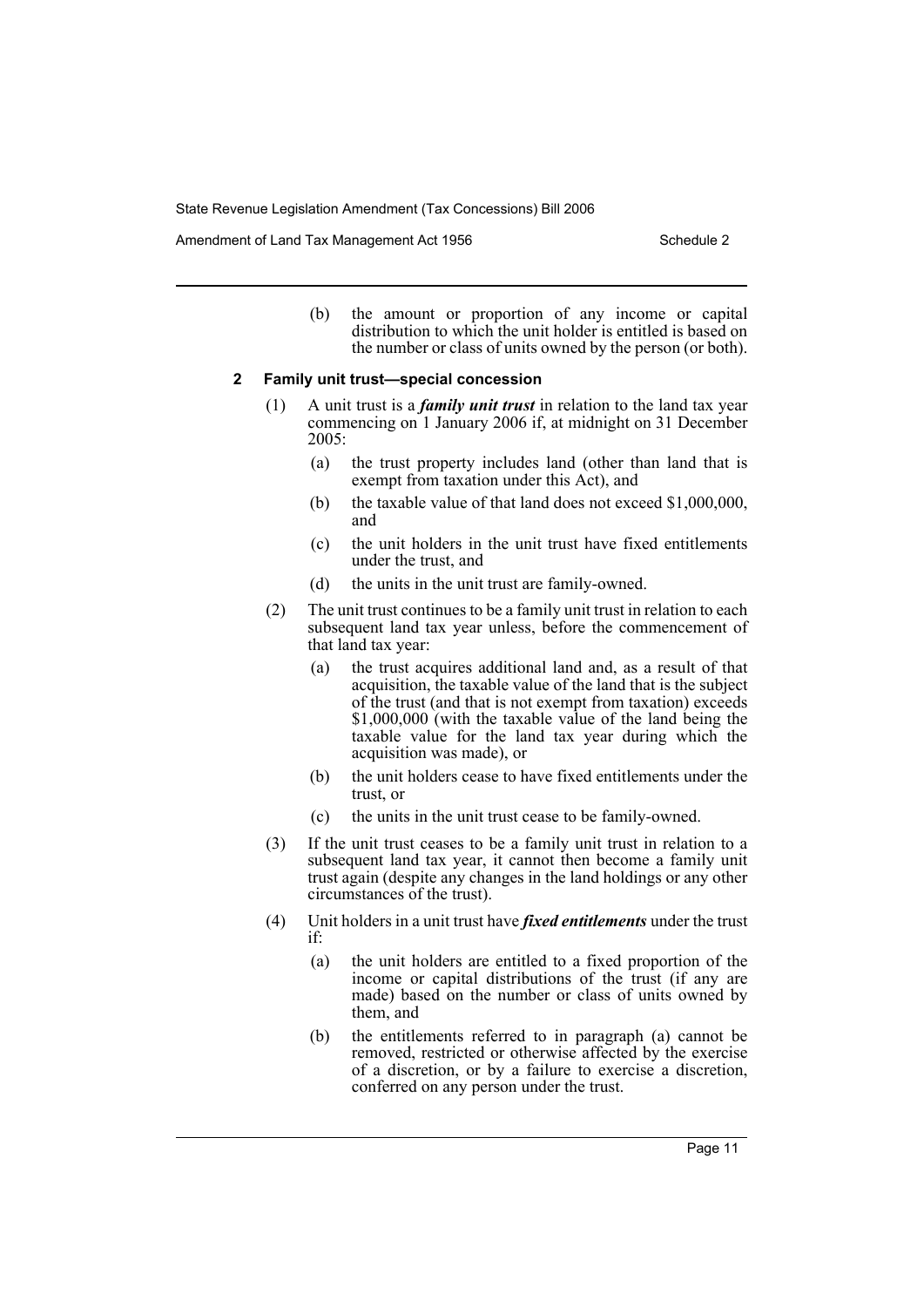- (5) Units in a unit trust are *family-owned* if:
	- (a) in the case of a unit trust where the units are owned by one person:
		- (i) the person is a non-trustee, or
		- (ii) the person is a family trustee, or
	- (b) in the case of a unit trust where the units are owned by 2 or more persons, not less than 95% of the units in the unit trust are owned by non-trustees or family trustees (or a combination of both) who are members of the same family.
- (6) A person is a member of the same family as another person if:
	- (a) the person is married to the other person or in a de facto relationship (within the meaning of the *Property (Relationships) Act 1984*) with the other person, or
	- (b) the person is the child of the other person (whether by birth, adoption or marriage), or
	- (c) the Chief Commissioner is satisfied, on the basis of any other relationship between the persons, that they can be considered to be members of the same family.
- (7) If a person owns a unit in a unit trust as a family trustee, the person is treated as a member of the same family as another person only if the beneficiaries of the trust of which the person is family trustee:
	- (a) are members of the same family as the other person, or
	- (b) if the other person is also a family trustee, are members of the same family as the beneficiaries of the trust of which the other person is family trustee.
- (8) In this clause:

*family trustee* means a person who owns a unit in a unit trust as trustee of another trust which:

- (a) has only one beneficiary, who is a natural person, or
- (b) has 2 or more beneficiaries, who are all natural persons and members of the same family.

*non-trustee* means a natural person who owns a unit in a unit trust otherwise than as trustee of another trust.

(9) For the purposes of this clause, if a person owns a unit in a unit trust as trustee of a trust that is a superannuation trust in relation to the land tax year (within the meaning of section 3A), the members of that superannuation trust are taken to be beneficiaries of the trust.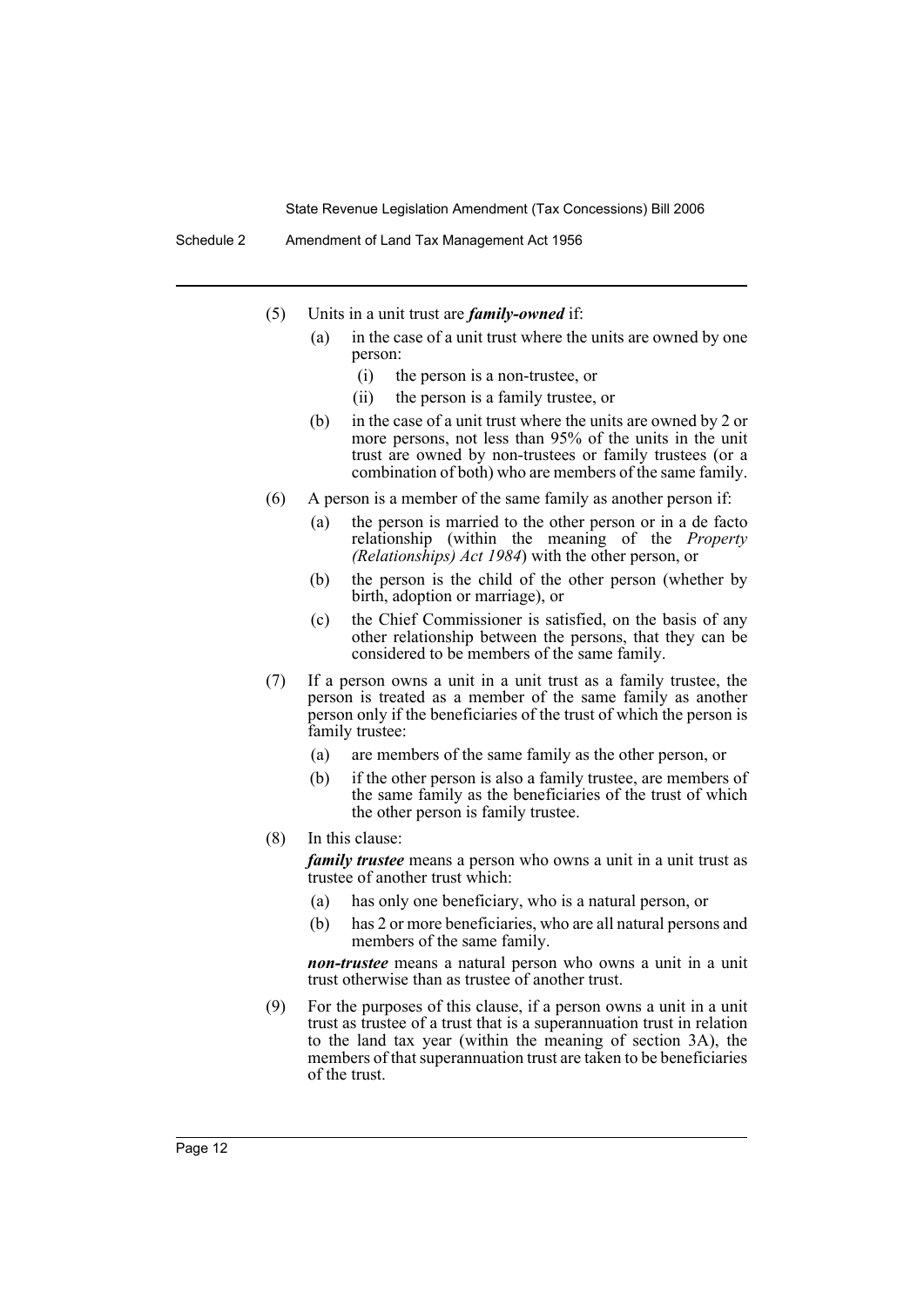Amendment of Land Tax Management Act 1956 Schedule 2

#### **3 Unit holders taken to be joint owners of land**

- (1) If a unit trust is a family unit trust in relation to a land tax year, the unit holders in that unit trust are taken, for the purposes of section 27, to be joint owners of the land that is the property of the trust:
	- (a) in the same proportion as the number of units held by them, or
	- (b) if there are different classes of units in the unit trust, in the same proportion as the number of units held by them of a class that entitle the holders to participate in capital distributions of the trust.
- (2) This clause does not apply to unit holders in a unit trust which is a superannuation trust in relation to the land tax year (within the meaning of section 3A).

# **[11] Schedule 2 Savings and transitional provisions**

Insert at the end of clause 1A (1):

*State Revenue Legislation Amendment (Tax Concessions) Act 2006*

**[12] Schedule 2, Part 20**

Insert as Part 20:

# **Part 20 Provisions consequent on enactment of State Revenue Legislation Amendment (Tax Concessions) Act 2006**

# **41 Amendments relating to trusts**

- (1) The trust amendments apply as if those amendments had commenced on 31 December 2005.
- (2) Liability for land tax in respect of the land tax year commencing on 1 January 2006 and subsequent land tax years is to be assessed or reassessed accordingly.
- (3) Anything done or omitted to be done before the date of assent to the *State Revenue Legislation Amendment (Tax Concessions) Act 2006* that would have been validly done or omitted to be done if the trust amendments had been in force at the time that it was done or omitted to be done is taken to have been validly done or omitted to be done.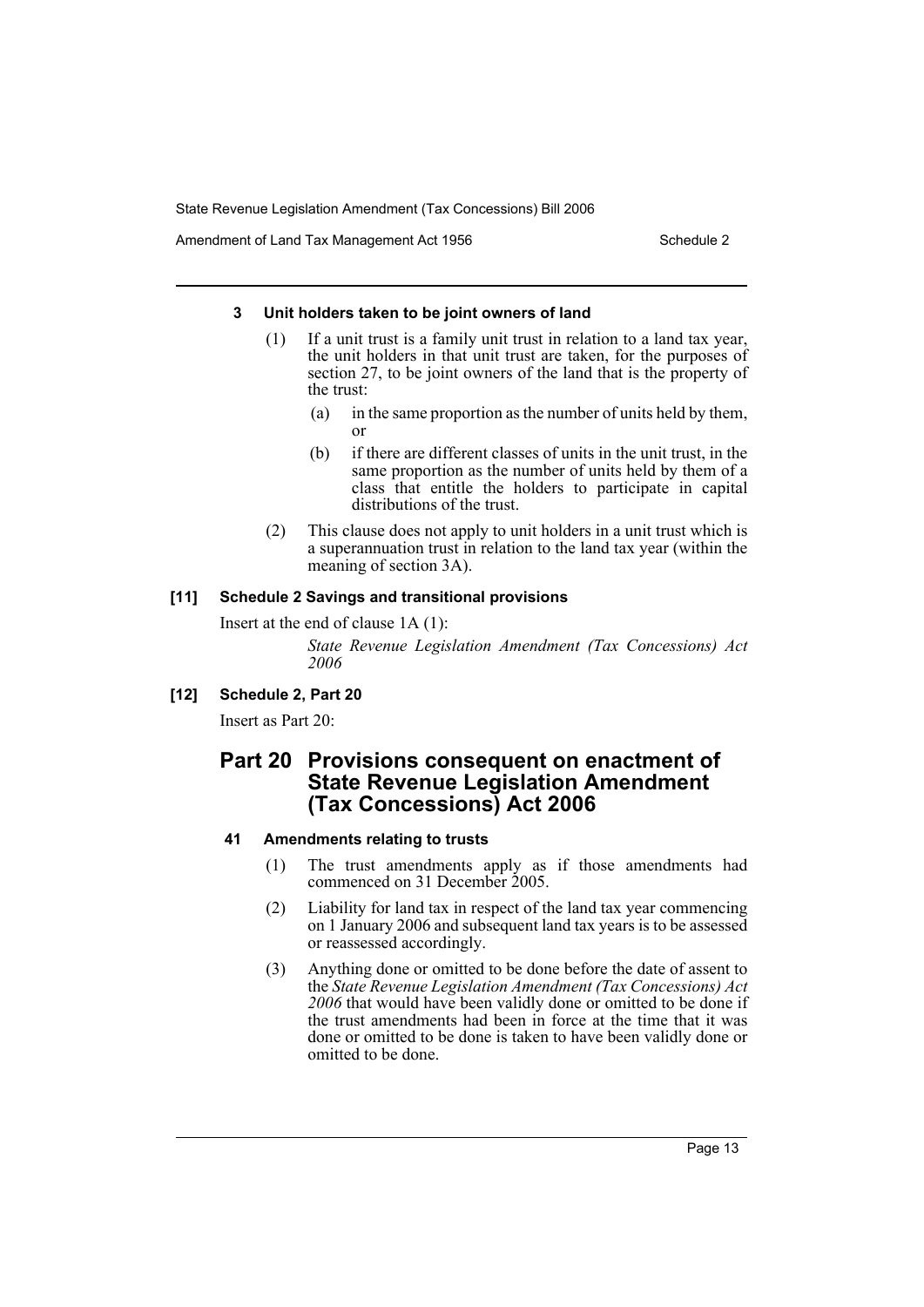Schedule 2 Amendment of Land Tax Management Act 1956

(4) In this clause, the *trust amendments* means the amendments made to section 3A by the *State Revenue Legislation Amendment (Tax Concessions) Act 2006*, and the provisions of Schedule 1AA, as inserted by that Act.

#### **42 Restructuring of unit trust for land tax purposes—concession**

- (1) This clause applies in respect of a unit trust (within the meaning of Schedule  $\overline{A}A$ ) if:
	- (a) an instrument is executed on or after 6 June 2006 and before 1 January 2008 that effects a variation to a trust deed for a unit trust, and
	- (b) before the instrument is executed, unit holders in the unit trust have fixed entitlements under the trust, and
	- (c) the purpose of the variation is to enable the unit trust to satisfy the relevant criteria (within the meaning of section 3A) and, accordingly, to be treated as a fixed trust under that section, and
	- (d) the variation does not directly or indirectly result in a change in the proportion of any income or capital to which a unit holder is entitled under the trust.
- (2) Any land tax payable in respect of the land the subject of the unit trust is to be assessed or reassessed as if the variation to the trust deed took effect on 31 December 2005.
- (3) Unit holders in a unit trust have *fixed entitlements* under the trust if:
	- (a) the unit holders are entitled to a fixed proportion of the income or capital distributions of the trust (if any are made) based on the number or class of units owned by them, and
	- (b) the entitlements referred to in paragraph (a) cannot be removed, restricted or otherwise affected by the exercise of a discretion, or by a failure to exercise a discretion, conferred on any person under the trust.
- (4) Anything done or omitted to be done on or after 6 June 2006 and before the date of assent to the *State Revenue Legislation Amendment (Tax Concessions) Act 2006* that would have been validly done or omitted to be done if this clause had been in force at the time that it was done or omitted to be done is taken to have been validly done or omitted to be done.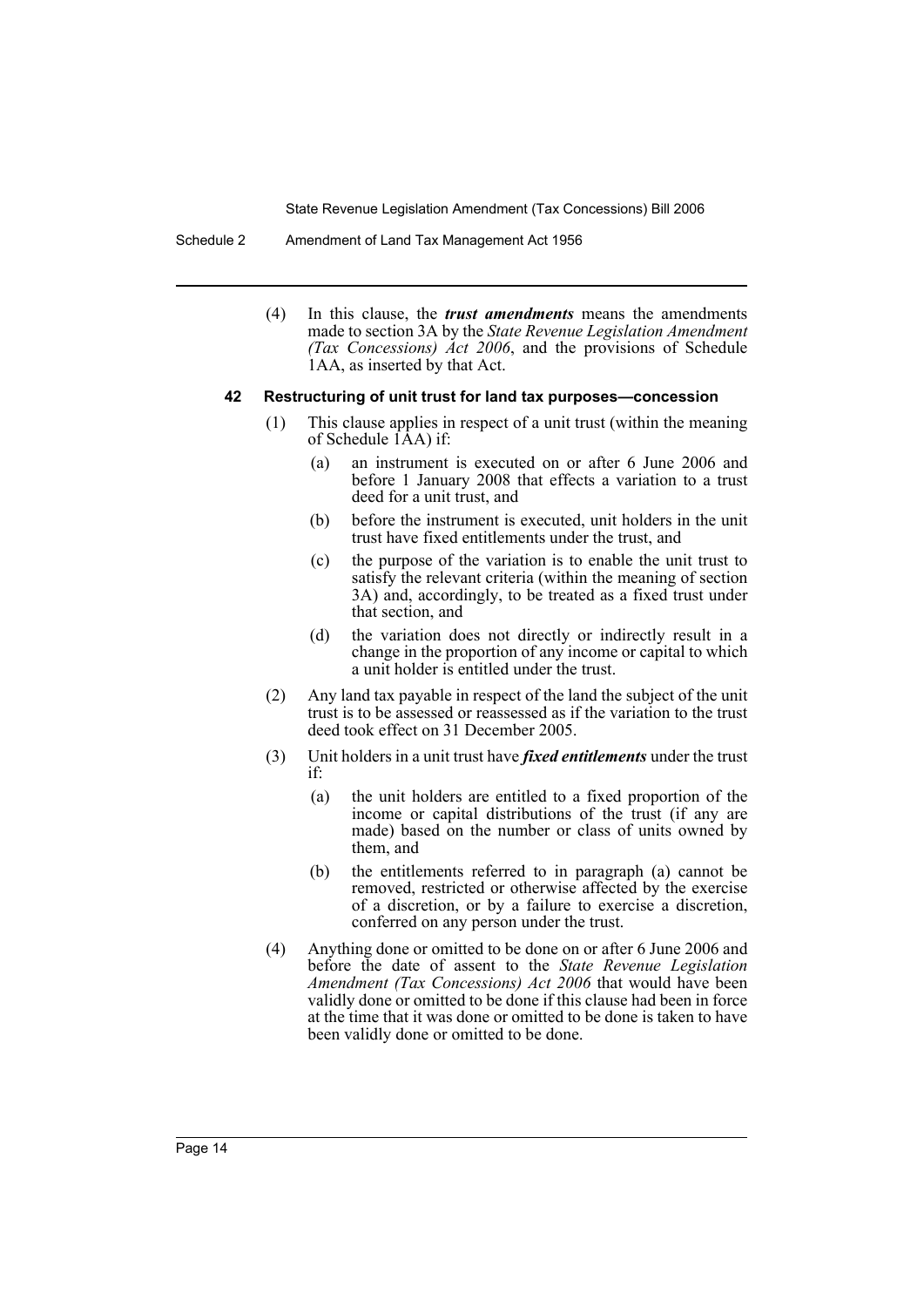Amendment of Land Tax Management Act 1956 Schedule 2

#### **43 Determinations made by Valuer-General before commencement of budget measures**

- (1) Anything done by the Valuer-General before the commencement of Schedule 3 to the *State Revenue and Other Legislation Amendment (Budget Measures) Act 2006* that would have been validly done under section 62TBA of this Act (as substituted by that Act) if Schedule 3 to that Act had commenced and it had been done before 15 October 2006, is taken to have been validly done under that section and has effect as if that Schedule had been in force at the time that it was done.
- (2) Anything omitted to be done by the Valuer-General before the commencement of Schedule 3 to the *State Revenue and Other Legislation Amendment (Budget Measures) Act 2006* that would have been validly omitted to be done if Schedule 3 to that Act had commenced at the time that it was omitted is taken to have been validly omitted to be done.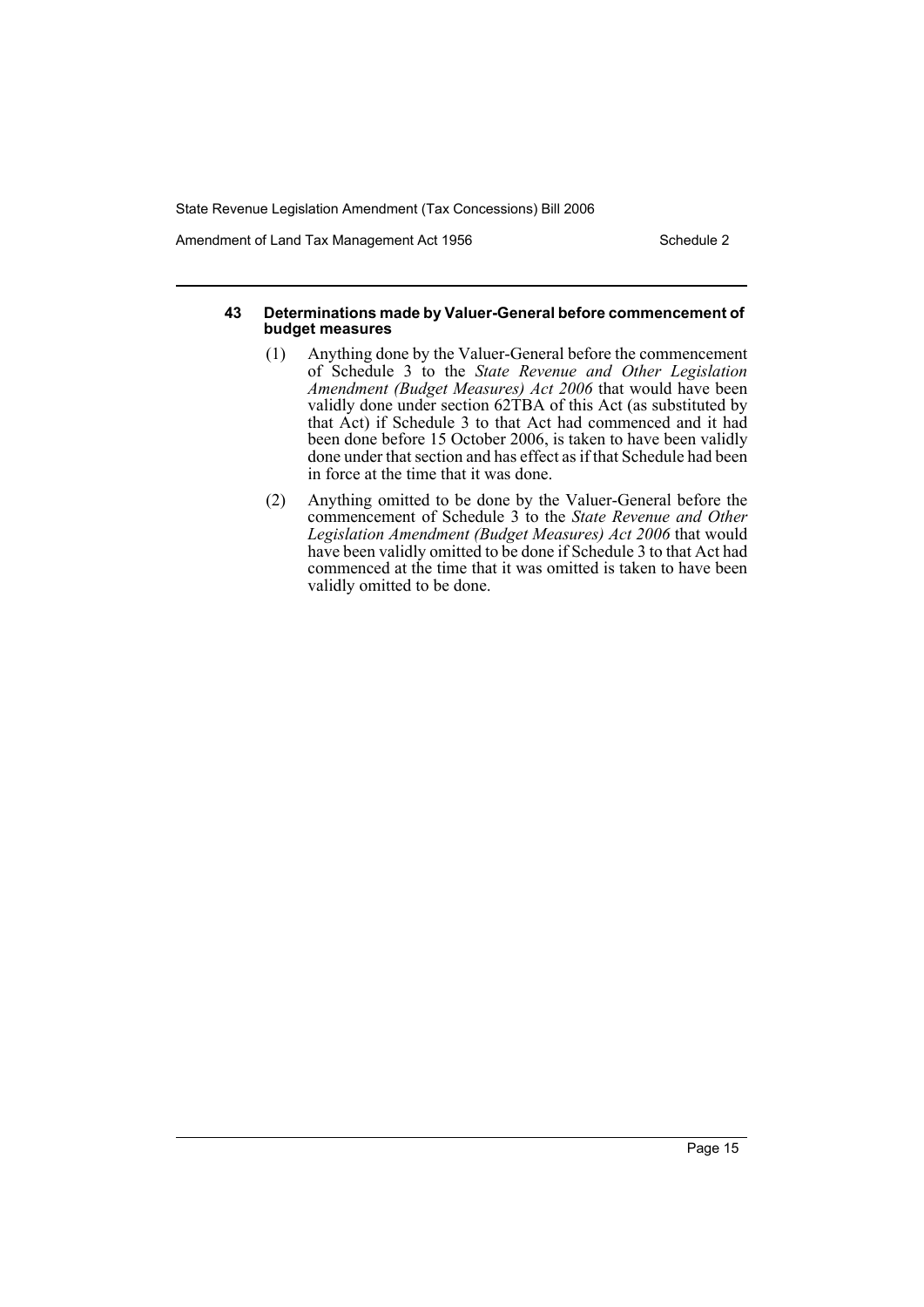Schedule 3 Miscellaneous amendments

# **Schedule 3 Miscellaneous amendments**

(Section 5)

# **3.1 Gaming Machine Tax Act 2001 No 72**

## **Section 14 Annual rate for registered clubs**

Omit "on \$800,000 of those profits" from section 14 (2) (a).

Insert instead "on so much of those profits as exceeds \$200,000".

# **3.2 Taxation Administration Act 1996 No 97**

# **Section 16A**

Insert after section 16:

#### **16A Land tax assessments—special provisions**

The validity of a land tax assessment for a land tax year (within the meaning of the *Land Tax Management Act 1956*) is not affected by an objection or appeal under the *Valuation of Land Act 1916* in relation to a land tax assessment for a subsequent land tax year, even if the objection or appeal results in a change to a land valuation on which the earlier land tax assessment was partly based.

**Note.** Under the *Land Tax Management Act 1956* land tax assessments are based on an average value of land, being an average of the land value of the land in respect of the most recent 3 land tax years. This section prevents an objection to a land tax assessment from affecting the validity of previous land tax assessments that were based on one or 2 of the same land values.

# **3.3 Valuation of Land Act 1916 No 2**

# **[1] Section 35AA**

Insert after section 35A:

#### **35AA Restrictions on objections to land tax valuations**

(1) In the case of a valuation for the purposes of the *Land Tax Management Act 1956*, a person is not entitled to object to any valuation used as the basis of a land tax assessment if the valuation has previously been the subject of an objection, except with the permission of the Valuer-General.